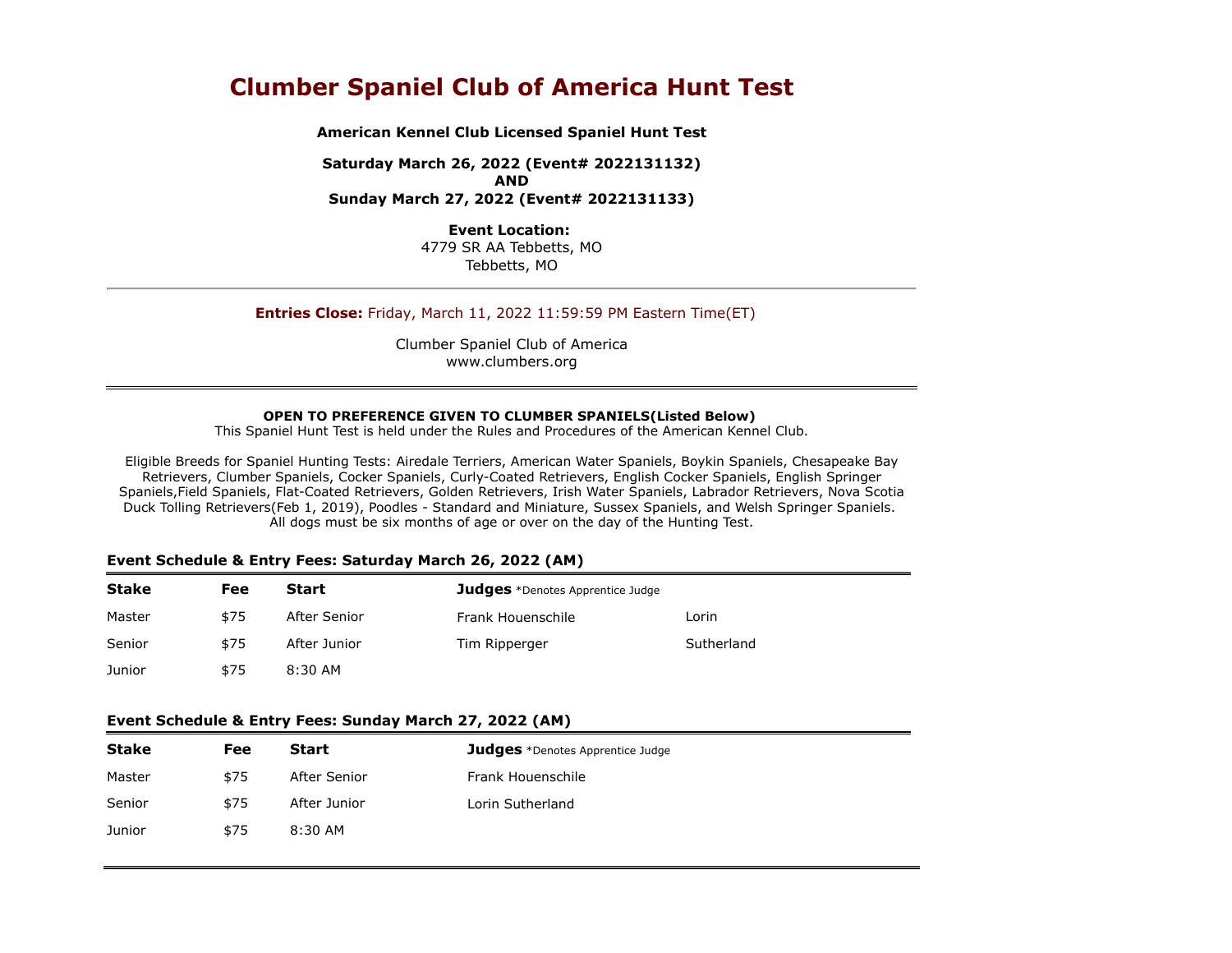# **Entries Close: Tuesday, March 17, 2020 at 11:59 P.M. Eastern Time(ET)**

**ENTER ONLINE AT: ENTRIES CLOSE: Friday, March 11, 2022 11:59:59 PM Eastern** ت **Time(ET) HuntSecretary.com CLUB Event Secretary OR** Kathy Kelly 2905 NW 108th St **Mail ENTRIES & PAYMENT TO:** Vancouver, WA 98685 **Hunt Sec LLC** 3606071670 **708 CR 3140** kjkelly52@outlook.com **Crockett, TX 75835**

For Mailed entries make checks payable to: **Hunt Sec**  For Mailed entries, please include the \$4.00 Service/Entry Fee per dog/ per entry.

\*\$4.00 fee per dog/ per stake entry below \$100 \*\$4.50 fee per dog/ per stake entry \$100 - \$145

#### **WELCOME STATEMENT**

Welcome to the 2020 Clumber Spaniel Club of America, National Specialty Hunt Tests. We have two great days of hunting planned for you. Good hunting to all, and please follow the guidelines outlined in your Premium. Catalogs will be available to all participants.

#### **CLUB OFFICERS**

**President**: Ron Porras

**Vice-President**: Collette Jayne

**Secretary**: Trish Gregory

**Treasurer**: Bambi Hankel

#### **EVENT COMMITTEE**

#### **Event Chairman**

Julie Wickwire/Jack Rutherford 3302 SE Summerfield Dr Corvallis, OR 97333 5412313058 2509515712 rjwickwire1@gmail.com

#### **Event Secretary**

Kathy Kelly 2905 NW 108th St Vancouver, WA 98685 3606071670 kjkelly52@outlook.com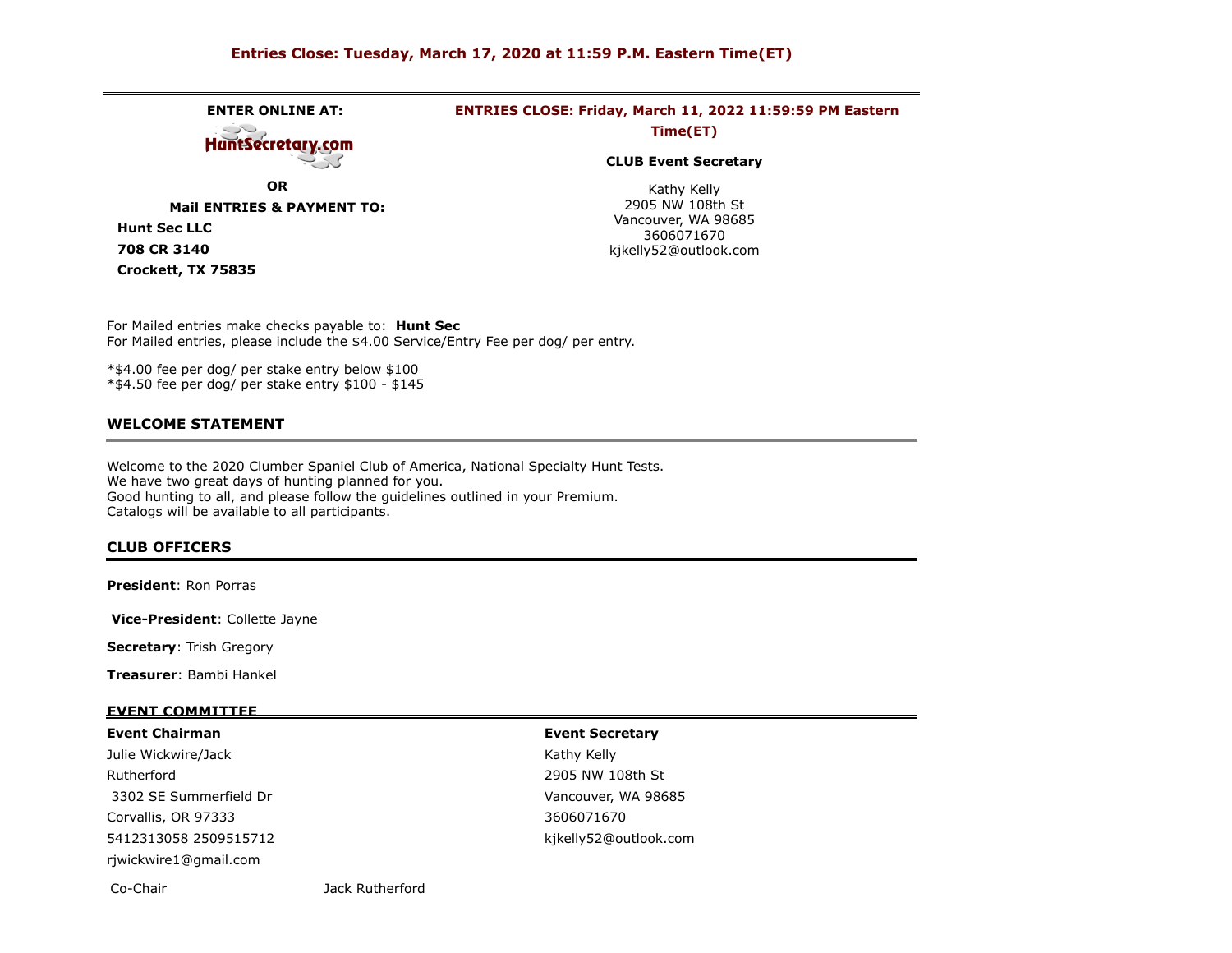| Member    | <b>Bob Wickwire</b> |
|-----------|---------------------|
| Co-Chair  | Julie Wickwire      |
| Member    | Jan Sutherland      |
| Secretary | Kathy Kelly         |
| Member    | Roe Froman          |
| Member    | Lorin Sutherland    |

#### **BIRDS**

Pigeon, Chukar, and/or Pheasant

# **PRIZES**

Qualifying dogs will receive official AKC rosette ribbons.

# **ADDITIONAL EVENT INFORMATION**

RV parking allowed if it is not too wet

Bring your own lawn chairs and rain gear

Porta Potty will be available on site

Smoking allowed in parking lot only

# **EVENT EMERGENCY AND VETERINARIAN INFORMATION**

Police, Fire, Medical Call 911 Hospital: St. Mary's Hospital, Jefferson City, MO, 2505 Mission Dr. 573-681-3000. Westside Veterinary Clinic, 4736 Country Club Dr, Jefferson City, MO 573-893-7707

# **DRAWINGS/RUNNING ORDER**

Drawings will take place at Huntsecretary.com 8:00 AM ET on 3/12/2022. The Running Order will be electronically randomized and adjusted slightly to accommodate handlers running multiple dogs.

# **SCRATCHES**

Scratches prior to closing date will be refunded by HuntSecretary.com unless Club Scratch Policy below states otherwise.

After the closing date, all scratches will be handled based on the Club Scratch Policy specified below.

# **Club Scratch Policy**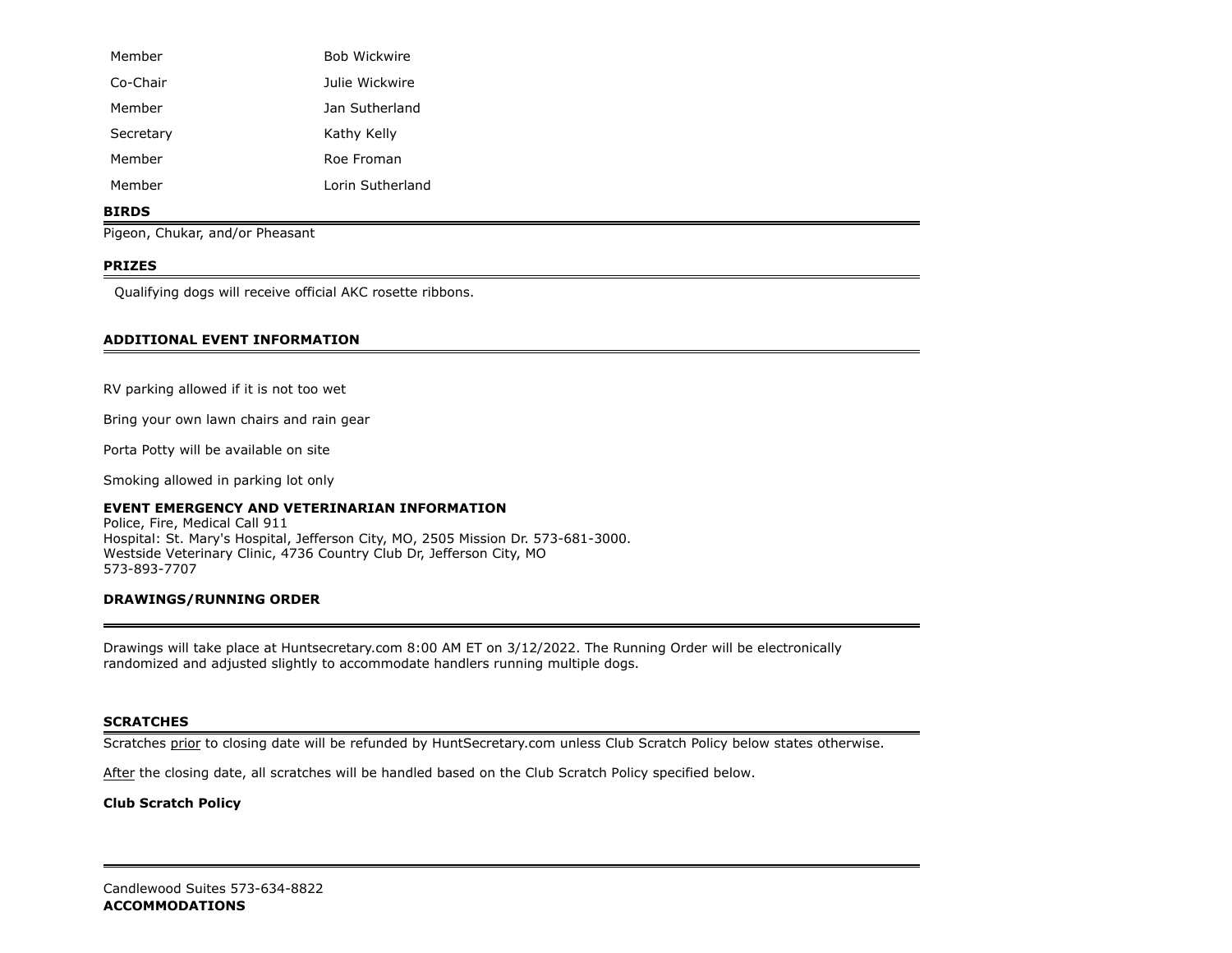3514 Amazonas Dr, Jefferson City, MO Petw: \$75.00/stay, 80lb weight limit

Travelodge by Wyndham 573-415-0241 1710 Jefferson City, MO Pets: \$20.00/pet/night, 50lb weight limit

America's Best Value Inn 573-634-4220 1624 Jefferson St, Jefferson City MO Pets: \$10.00/pet/day 50lb weight limit, 3 dogs/room

# **LUNCH INFORMATION**

Lunch is on your own. Water and snacks will be available. Please join us for some libations and appetizers after the ribbon ceremony, it will be fun.

#### **Event LOCATION / MAP / DIRECTIONS**

4779 SR AA Tebbetts, MO Tebbetts, MO Aprox. 13 miles from Jefferson City, MO Aprox, 89.5 miles from St. Louis

From Jefferson City, MO: Start out going East on Missouri Blvd/US 50 toward Ohio St 0.25 miles Merge onto US 54 E, 1.95 miles Merge onto MO 94 toward Mokane 10.21 miles Turn left onto State Road AA/MO AA. 0.54 miles 4779 SR AA, Tebbetts, MO is on the right. Your destination is 0.2 miles past County Road 4003.

From Holiday Inn, Six Flags: Left onto Six Flags Rd, 0.8 miles Left onto I44W/US 50 W 9.57 miles Take exit 251 Toward MO 100 W/Washington 0.46 miles Slight right onto Highway AT 0.09 miles Straight to go onto Highway 100/MO 100 9.77 miles Right onto Franklin Ave/MO 47 8.39 miles Turn left onto W Stae Highway 94/MO 94 7.64 miles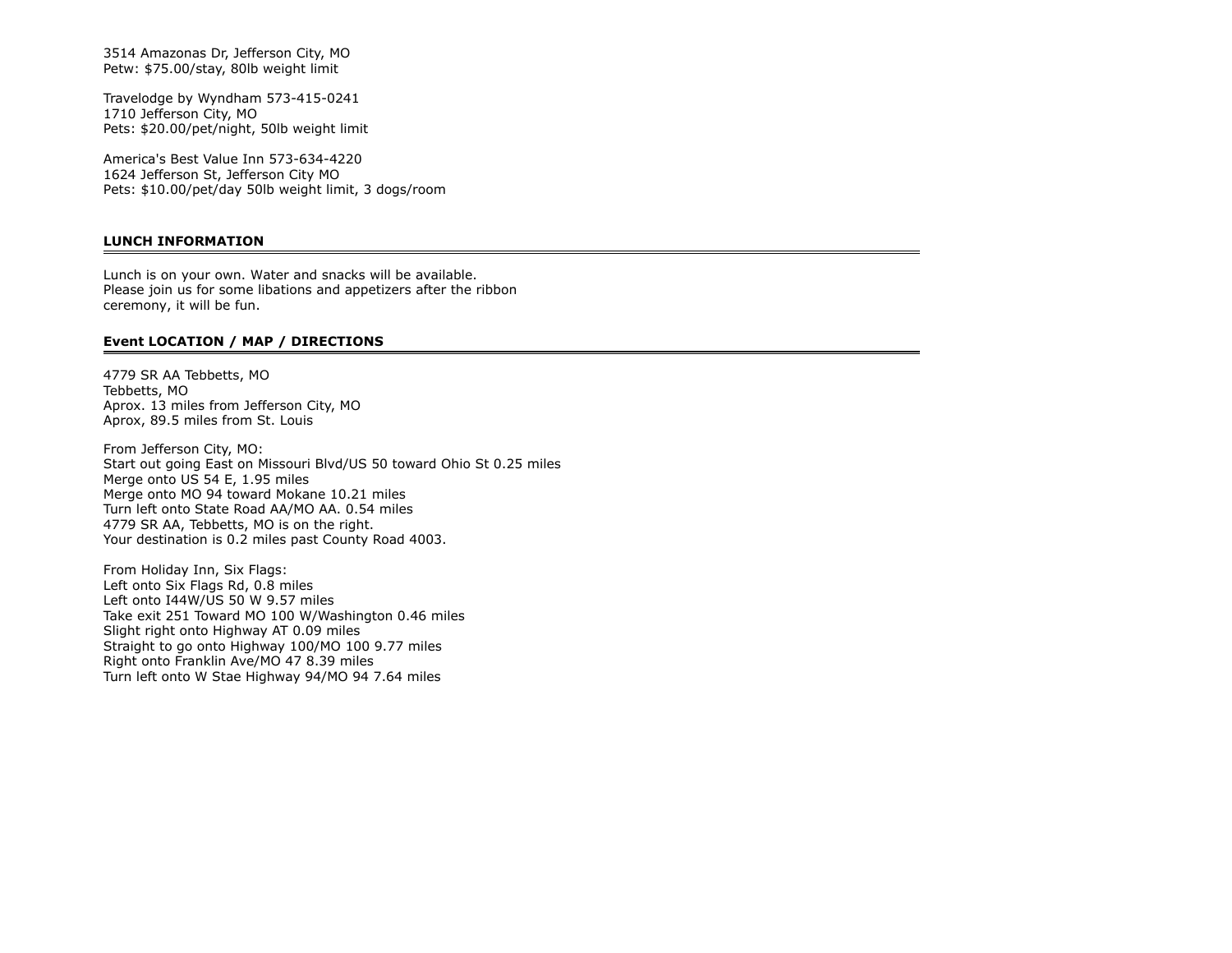# **Official American Kennel Club ® FIELD TRIAL or HUNT TEST Form**

| Club:                                                                                                                                                                                                                                                                                                                                                                                                                                                                                                                                                                                                                                                                                                                                                                                                                                                                                                                                                                                                                                                                                                                                                                                |                         | Date(s):                              |                                                | Event#                       |  |  |  |  |
|--------------------------------------------------------------------------------------------------------------------------------------------------------------------------------------------------------------------------------------------------------------------------------------------------------------------------------------------------------------------------------------------------------------------------------------------------------------------------------------------------------------------------------------------------------------------------------------------------------------------------------------------------------------------------------------------------------------------------------------------------------------------------------------------------------------------------------------------------------------------------------------------------------------------------------------------------------------------------------------------------------------------------------------------------------------------------------------------------------------------------------------------------------------------------------------|-------------------------|---------------------------------------|------------------------------------------------|------------------------------|--|--|--|--|
| Location:                                                                                                                                                                                                                                                                                                                                                                                                                                                                                                                                                                                                                                                                                                                                                                                                                                                                                                                                                                                                                                                                                                                                                                            |                         | <b>Event type:</b><br>(test or trial) |                                                | <b>Enter In Stake/test:</b>  |  |  |  |  |
| Retriever Trials ONLY this dog is qualified for (check answer):                                                                                                                                                                                                                                                                                                                                                                                                                                                                                                                                                                                                                                                                                                                                                                                                                                                                                                                                                                                                                                                                                                                      |                         |                                       |                                                |                              |  |  |  |  |
| NO<br><b>YES</b><br>Jyes<br>lno.<br><b>Limited All Age Stake:</b><br>YES<br><b>Restricted All-Age Stake:</b><br>No<br><b>Special All Age Stake:</b>                                                                                                                                                                                                                                                                                                                                                                                                                                                                                                                                                                                                                                                                                                                                                                                                                                                                                                                                                                                                                                  |                         |                                       |                                                |                              |  |  |  |  |
|                                                                                                                                                                                                                                                                                                                                                                                                                                                                                                                                                                                                                                                                                                                                                                                                                                                                                                                                                                                                                                                                                                                                                                                      |                         |                                       |                                                | <b>I</b> enclose Entry Fees: |  |  |  |  |
| <b>AKC Number:</b>                                                                                                                                                                                                                                                                                                                                                                                                                                                                                                                                                                                                                                                                                                                                                                                                                                                                                                                                                                                                                                                                                                                                                                   | Foreign & List Country: |                                       | In Amount of:<br>(please add \$4 per dog/stake |                              |  |  |  |  |
|                                                                                                                                                                                                                                                                                                                                                                                                                                                                                                                                                                                                                                                                                                                                                                                                                                                                                                                                                                                                                                                                                                                                                                                      |                         |                                       |                                                |                              |  |  |  |  |
|                                                                                                                                                                                                                                                                                                                                                                                                                                                                                                                                                                                                                                                                                                                                                                                                                                                                                                                                                                                                                                                                                                                                                                                      |                         |                                       | for HS Fees)                                   |                              |  |  |  |  |
| <b>Full Name</b><br>of Dog:                                                                                                                                                                                                                                                                                                                                                                                                                                                                                                                                                                                                                                                                                                                                                                                                                                                                                                                                                                                                                                                                                                                                                          |                         |                                       |                                                |                              |  |  |  |  |
| <b>Breed:</b>                                                                                                                                                                                                                                                                                                                                                                                                                                                                                                                                                                                                                                                                                                                                                                                                                                                                                                                                                                                                                                                                                                                                                                        | $\text{Reg#}$ :         | <b>Call Name:</b>                     | <b>Sex:</b>                                    | Date of Birth:               |  |  |  |  |
| Sire:                                                                                                                                                                                                                                                                                                                                                                                                                                                                                                                                                                                                                                                                                                                                                                                                                                                                                                                                                                                                                                                                                                                                                                                |                         |                                       |                                                |                              |  |  |  |  |
| Dam:                                                                                                                                                                                                                                                                                                                                                                                                                                                                                                                                                                                                                                                                                                                                                                                                                                                                                                                                                                                                                                                                                                                                                                                 |                         |                                       |                                                |                              |  |  |  |  |
| Name of                                                                                                                                                                                                                                                                                                                                                                                                                                                                                                                                                                                                                                                                                                                                                                                                                                                                                                                                                                                                                                                                                                                                                                              |                         |                                       |                                                |                              |  |  |  |  |
| <b>Breeder:</b>                                                                                                                                                                                                                                                                                                                                                                                                                                                                                                                                                                                                                                                                                                                                                                                                                                                                                                                                                                                                                                                                                                                                                                      |                         |                                       |                                                |                              |  |  |  |  |
| Actual                                                                                                                                                                                                                                                                                                                                                                                                                                                                                                                                                                                                                                                                                                                                                                                                                                                                                                                                                                                                                                                                                                                                                                               |                         |                                       |                                                |                              |  |  |  |  |
| Owner(s):                                                                                                                                                                                                                                                                                                                                                                                                                                                                                                                                                                                                                                                                                                                                                                                                                                                                                                                                                                                                                                                                                                                                                                            |                         |                                       |                                                |                              |  |  |  |  |
| Owner's                                                                                                                                                                                                                                                                                                                                                                                                                                                                                                                                                                                                                                                                                                                                                                                                                                                                                                                                                                                                                                                                                                                                                                              |                         |                                       |                                                |                              |  |  |  |  |
| Address:                                                                                                                                                                                                                                                                                                                                                                                                                                                                                                                                                                                                                                                                                                                                                                                                                                                                                                                                                                                                                                                                                                                                                                             |                         |                                       |                                                |                              |  |  |  |  |
| City:                                                                                                                                                                                                                                                                                                                                                                                                                                                                                                                                                                                                                                                                                                                                                                                                                                                                                                                                                                                                                                                                                                                                                                                |                         | <b>State:</b>                         |                                                | Zip:                         |  |  |  |  |
| Name of Owner's                                                                                                                                                                                                                                                                                                                                                                                                                                                                                                                                                                                                                                                                                                                                                                                                                                                                                                                                                                                                                                                                                                                                                                      |                         |                                       |                                                |                              |  |  |  |  |
| Agent/Handler                                                                                                                                                                                                                                                                                                                                                                                                                                                                                                                                                                                                                                                                                                                                                                                                                                                                                                                                                                                                                                                                                                                                                                        |                         |                                       |                                                |                              |  |  |  |  |
| Agent/Handler's                                                                                                                                                                                                                                                                                                                                                                                                                                                                                                                                                                                                                                                                                                                                                                                                                                                                                                                                                                                                                                                                                                                                                                      |                         |                                       |                                                |                              |  |  |  |  |
| <b>Address:</b>                                                                                                                                                                                                                                                                                                                                                                                                                                                                                                                                                                                                                                                                                                                                                                                                                                                                                                                                                                                                                                                                                                                                                                      |                         |                                       |                                                |                              |  |  |  |  |
| City:                                                                                                                                                                                                                                                                                                                                                                                                                                                                                                                                                                                                                                                                                                                                                                                                                                                                                                                                                                                                                                                                                                                                                                                |                         | State:                                |                                                | Zip:                         |  |  |  |  |
| <b>AKC Rules, Regulations, Policies and Guidelines are available</b>                                                                                                                                                                                                                                                                                                                                                                                                                                                                                                                                                                                                                                                                                                                                                                                                                                                                                                                                                                                                                                                                                                                 |                         |                                       |                                                |                              |  |  |  |  |
| on the American Kennel Club website: www.akc.org                                                                                                                                                                                                                                                                                                                                                                                                                                                                                                                                                                                                                                                                                                                                                                                                                                                                                                                                                                                                                                                                                                                                     |                         |                                       |                                                |                              |  |  |  |  |
| <b>AGREEMENT</b>                                                                                                                                                                                                                                                                                                                                                                                                                                                                                                                                                                                                                                                                                                                                                                                                                                                                                                                                                                                                                                                                                                                                                                     |                         |                                       |                                                |                              |  |  |  |  |
| I certify that I am the actual owner of the dog, or that I am the duly authorized agent of the actual owner whose name I have entered above. In consideration of the acceptance of this<br>entry, I (we) agree to abide by the rules and regulations of The American Kennel Club in effect at the time of this event, and any additional rules and regulations appearing in the premium<br>list of this event and entry form and any decision made in accord with them. I (we) agree that the club holding this event has the right to refuse this entry for cause which the club shall<br>deem sufficient. I (we) certify and represent that the dog entered is not a hazard to persons or other dogs. In consideration of the acceptance of this entry and of the holding of this event<br>and of the opportunity to have the dog judged and to win prizes, ribbons, or trophies, I (we) agree to hold the AKC, the event-giving club, their members, directors, governors, officers,<br>agents, superintendents or event secretary and the owner and/or lessor of the premises and any provider of services that are necessary to hold this event and any employees or volunteers |                         |                                       |                                                |                              |  |  |  |  |